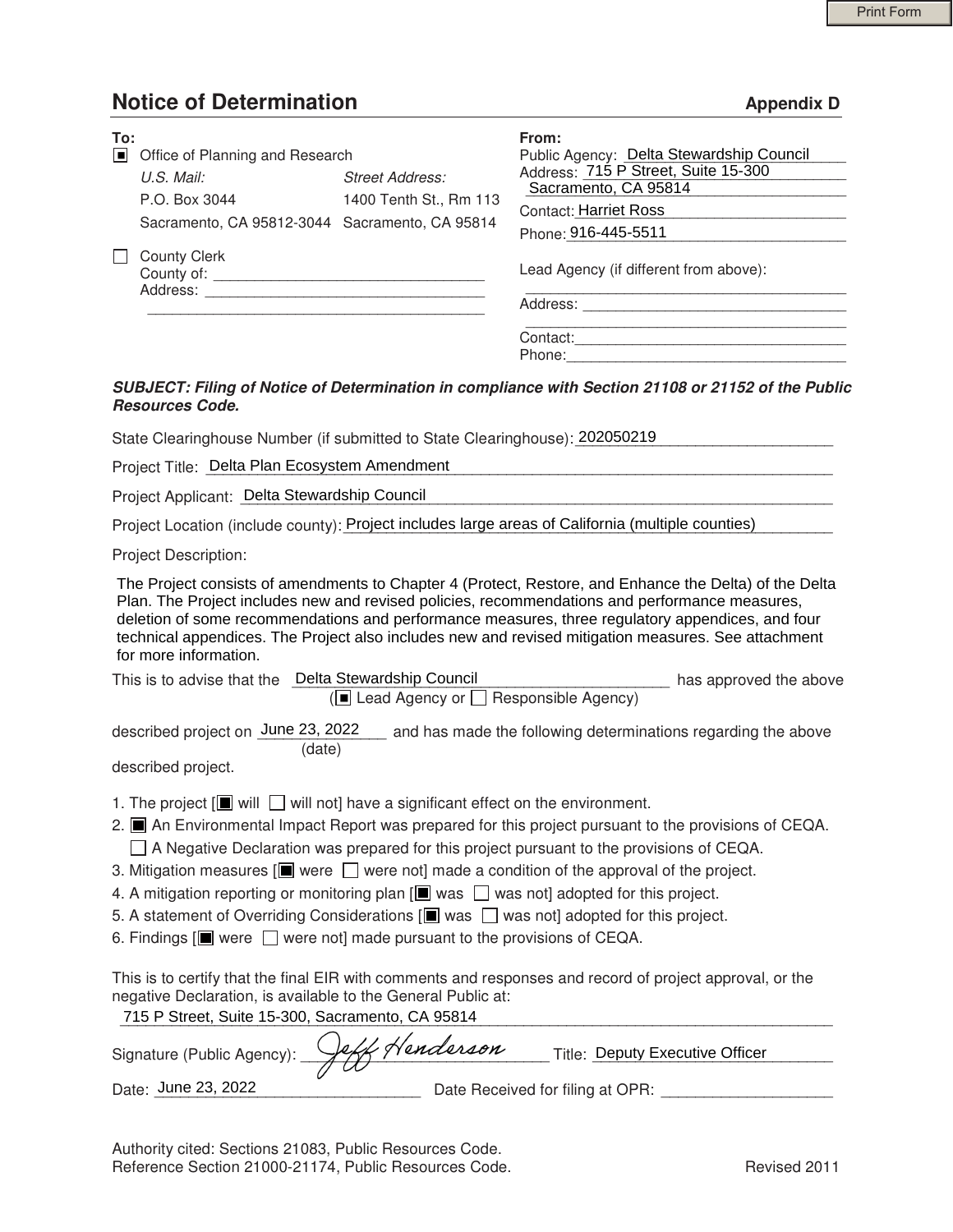## **NOTICE OF DETERMINATION (ATTACHMENT PAGE 1)**

### Project Description

The Delta Plan, which is a long-term management plan for the Sacramento–San Joaquin Delta and Suisun Marsh (Delta) (defined in Water Code [Wat. Code] section 85058) prepared pursuant to the Sacramento–San Joaquin Delta Reform Act of 2009,<sup>[1](#page-1-0)</sup> was adopted in 2013 and was last amended in 2018. The Project amends Chapter 4, Protect, Restore, and Enhance the Delta Ecosystem, of the Delta Plan to address a fundamental shift in how conservation is being planned and implemented in the Delta.

The Project consists of:

- ♦ An updated Chapter 4 of the Delta Plan narrative, including new and revised policies and recommendations that replace some recommendations that have been removed;
- Three regulatory appendices (Appendices 3A and 4A, which include new definitions; and Appendix 8A);
- ♦ Four technical appendices (Appendices Q1 through Q4); and
- An appendix updated with new and revised ecosystem performance measures pertinent to the coequal goal of protecting, restoring, and enhancing the Delta ecosystem and indicating performance measures that have been removed (Appendix E).

The Project analyzed in the PEIR also includes new mitigation measures as well as revisions to mitigation measures that were previously adopted and incorporated into the Delta Plan, as amended April 26, 2018, in order to incorporate updated formatting, best practices, and current standards, as relevant.

#### Project Location

The location of the Proposed Project is defined by the purposes and uses of the Delta Plan, which are described in the Delta Reform Act, and for the purpose of this CEQA analysis includes the area affected by the Proposed Project, which consists of the Primary Planning Area and the Extended Planning Area. The "Primary Planning Area" is the Delta, which is defined in the Delta Reform Act (Wat. Code section 85058) as "the Sacramento–San Joaquin Delta as defined in [Wat. Code] section 12220, and the Suisun Marsh, as defined in section 29101 of the Public Resources Code." The "Extended Planning Area" is defined by the watersheds that contribute flows to the Delta (including areas within the Delta watershed upstream of the Delta, and the Trinity River watershed) and areas of California with places of use receiving water from or conveyed through the Delta. The Primary and Extended Planning Areas for the PEIR are shown in Figure 1.

<span id="page-1-0"></span><sup>&</sup>lt;sup>1</sup> The Delta Reform Act is Division 35 of the Water Code.